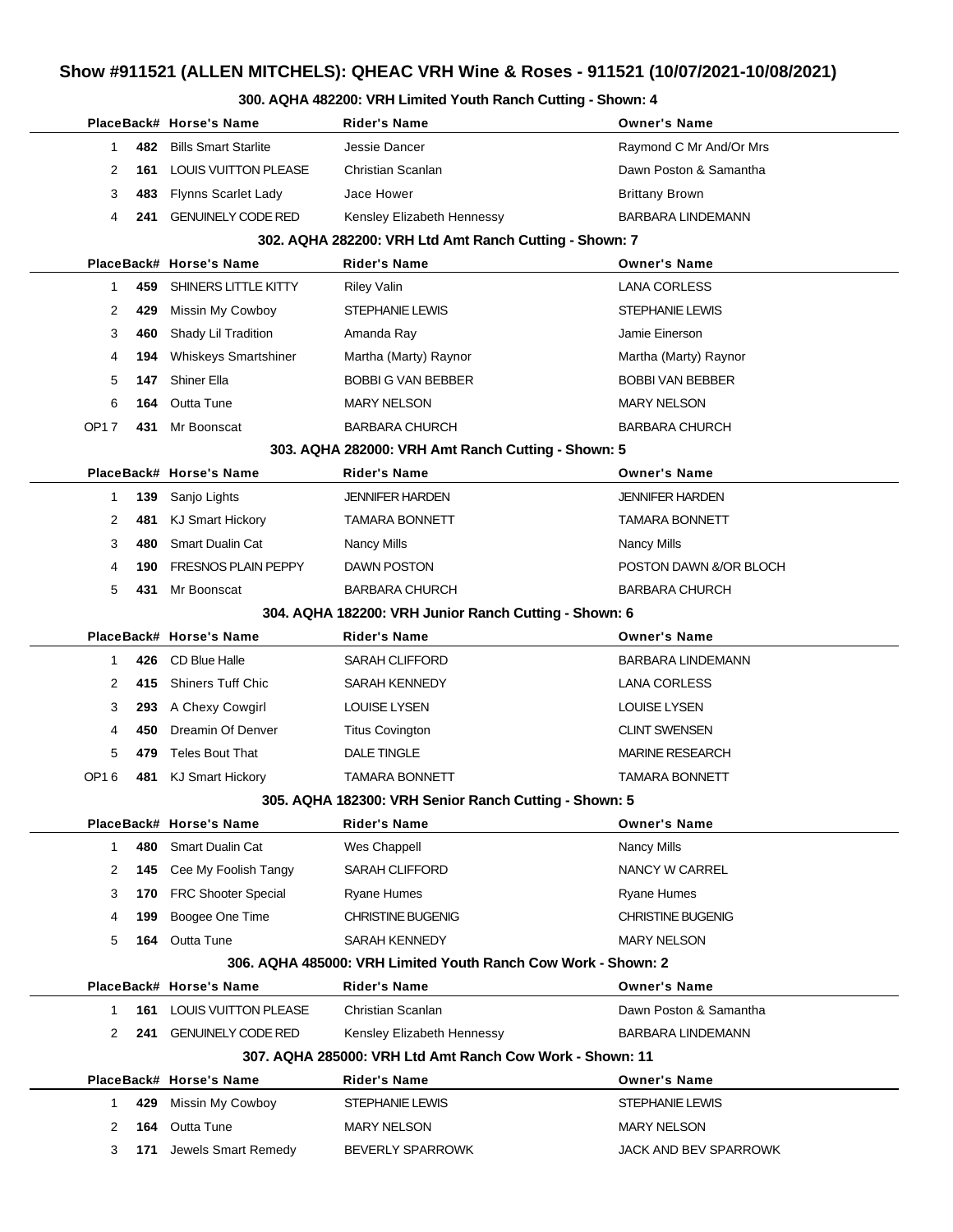#### **Show #911521 (ALLEN MITCHELS): QHEAC VRH Wine & Roses - 911521 (10/07/2021-10/08/2021)**

| 4                                                | 436 - | Mr Dualight                 | <b>Audrey Eaton</b>                                        | April Eaton              |  |  |  |
|--------------------------------------------------|-------|-----------------------------|------------------------------------------------------------|--------------------------|--|--|--|
| 5                                                | 441   | Meradas Cash Cat            | Stephanie Panziera                                         | Stephanie Panziera       |  |  |  |
| 6                                                | 147   | Shiner Ella                 | <b>BOBBI G VAN BEBBER</b>                                  | <b>BOBBI VAN BEBBER</b>  |  |  |  |
| 7                                                | 194   | Whiskeys Smartshiner        | Martha (Marty) Raynor                                      | Martha (Marty) Raynor    |  |  |  |
| 8                                                | 459   | SHINERS LITTLE KITTY        | <b>Riley Valin</b>                                         | <b>LANA CORLESS</b>      |  |  |  |
| 9                                                | 188   | Jacs Peacemaker             | Rebecca Colla                                              | Rebecca Colla            |  |  |  |
| 10                                               | 460.  | Shady Lil Tradition         | Amanda Ray                                                 | Jamie Einerson           |  |  |  |
| 11                                               | 134.  | Hollywood Joe Cash          | <b>BONNIE GARCIA</b>                                       | <b>BONNIE GARCIA</b>     |  |  |  |
|                                                  |       |                             | 309. AQHA 283000: VRH Amt Working Ranch Horse - Shown: 3   |                          |  |  |  |
|                                                  |       | PlaceBack# Horse's Name     | <b>Rider's Name</b>                                        | <b>Owner's Name</b>      |  |  |  |
| 1                                                |       | 139 Sanjo Lights            | <b>JENNIFER HARDEN</b>                                     | <b>JENNIFER HARDEN</b>   |  |  |  |
| 2                                                |       | 481 KJ Smart Hickory        | <b>TAMARA BONNETT</b>                                      | <b>TAMARA BONNETT</b>    |  |  |  |
|                                                  |       |                             | 310. AQHA 183200: VRH Junior Ranch Cow Work - Shown: 3     |                          |  |  |  |
|                                                  |       | PlaceBack# Horse's Name     | <b>Rider's Name</b>                                        | <b>Owner's Name</b>      |  |  |  |
| 1                                                |       | 426 CD Blue Halle           | <b>SARAH CLIFFORD</b>                                      | <b>BARBARA LINDEMANN</b> |  |  |  |
| 2                                                | 415   | <b>Shiners Tuff Chic</b>    | SARAH KENNEDY                                              | <b>LANA CORLESS</b>      |  |  |  |
| OP13                                             |       | 293 A Chexy Cowgirl         | <b>LOUISE LYSEN</b>                                        | <b>LOUISE LYSEN</b>      |  |  |  |
|                                                  |       |                             | 311. AQHA 183300: VRH Senior Ranch Cow Work - Shown: 3     |                          |  |  |  |
|                                                  |       | PlaceBack# Horse's Name     | <b>Rider's Name</b>                                        | <b>Owner's Name</b>      |  |  |  |
| 1                                                | 145   | Cee My Foolish Tangy        | <b>SARAH CLIFFORD</b>                                      | NANCY W CARREL           |  |  |  |
| 2                                                | 480   | <b>Smart Dualin Cat</b>     | Wes Chappell                                               | Nancy Mills              |  |  |  |
| 3                                                | 199   | Boogee One Time             | <b>CHRISTINE BUGENIG</b>                                   | <b>CHRISTINE BUGENIG</b> |  |  |  |
|                                                  |       |                             | 312. AQHA 481200: VRH Limited Youth Ranch Trail - Shown: 2 |                          |  |  |  |
|                                                  |       | PlaceBack# Horse's Name     | <b>Rider's Name</b>                                        | <b>Owner's Name</b>      |  |  |  |
| -1                                               | 161   | <b>LOUIS VUITTON PLEASE</b> | Christian Scanlan                                          | Dawn Poston & Samantha   |  |  |  |
| $\overline{2}$                                   | 241   | <b>GENUINELY CODE RED</b>   | Kensley Elizabeth Hennessy                                 | <b>BARBARA LINDEMANN</b> |  |  |  |
|                                                  |       |                             | 314. AQHA 281200: VRH Limited Amt Ranch Trail - Shown: 16  |                          |  |  |  |
|                                                  |       | PlaceBack# Horse's Name     | <b>Rider's Name</b>                                        | <b>Owner's Name</b>      |  |  |  |
| 1                                                | 441   | Meradas Cash Cat            | Stephanie Panziera                                         | Stephanie Panziera       |  |  |  |
| 2                                                |       | <b>157</b> Winamillion      | Karen Holcomb                                              | Karen Holcomb            |  |  |  |
| 3                                                | 429   | Missin My Cowboy            | STEPHANIE LEWIS                                            | STEPHANIE LEWIS          |  |  |  |
| 4                                                | 420   | <b>Starlight Juliet</b>     | Dyan Hall                                                  | Dyan Hall                |  |  |  |
| 5                                                | 164   | Outta Tune                  | <b>MARY NELSON</b>                                         | <b>MARY NELSON</b>       |  |  |  |
| 6                                                | 147   | <b>Shiner Ella</b>          | <b>BOBBI G VAN BEBBER</b>                                  | <b>BOBBI VAN BEBBER</b>  |  |  |  |
| 7                                                | 445   | ZIPPED MY BLUE JEANZ        | <b>BRINDA LEE BOE</b>                                      | <b>BRINDA LEE BOE</b>    |  |  |  |
| 8                                                | 460   | Shady Lil Tradition         | Amanda Ray                                                 | Jamie Einerson           |  |  |  |
| 9                                                | 194   | <b>Whiskeys Smartshiner</b> | Martha (Marty) Raynor                                      | Martha (Marty) Raynor    |  |  |  |
| 10                                               | 444   | Spooky Gunner               | CAROL KURTZ                                                | <b>CAROL KURTZ</b>       |  |  |  |
| 11                                               | 171   | Jewels Smart Remedy         | BEVERLY SPARROWK                                           | JACK AND BEV SPARROWK    |  |  |  |
| 12                                               | 459   | SHINERS LITTLE KITTY        | <b>Riley Valin</b>                                         | <b>LANA CORLESS</b>      |  |  |  |
| 13                                               | 150   | SIMPLY A BABE               | Allyson R Walker                                           | Allyson R Walker         |  |  |  |
| 14                                               | 436   | Mr Dualight                 | Audrey Eaton                                               | April Eaton              |  |  |  |
| 15                                               |       | 416 A Zippin Premonition    | <b>BEVERLY GEORGE</b>                                      | BEVERLY GEORGE           |  |  |  |
| 16                                               | 431   | Mr Boonscat                 | <b>BARBARA CHURCH</b>                                      | <b>BARBARA CHURCH</b>    |  |  |  |
| 315. AQHA 281000: VRH Amt Ranch Trail - Shown: 8 |       |                             |                                                            |                          |  |  |  |
|                                                  |       |                             |                                                            |                          |  |  |  |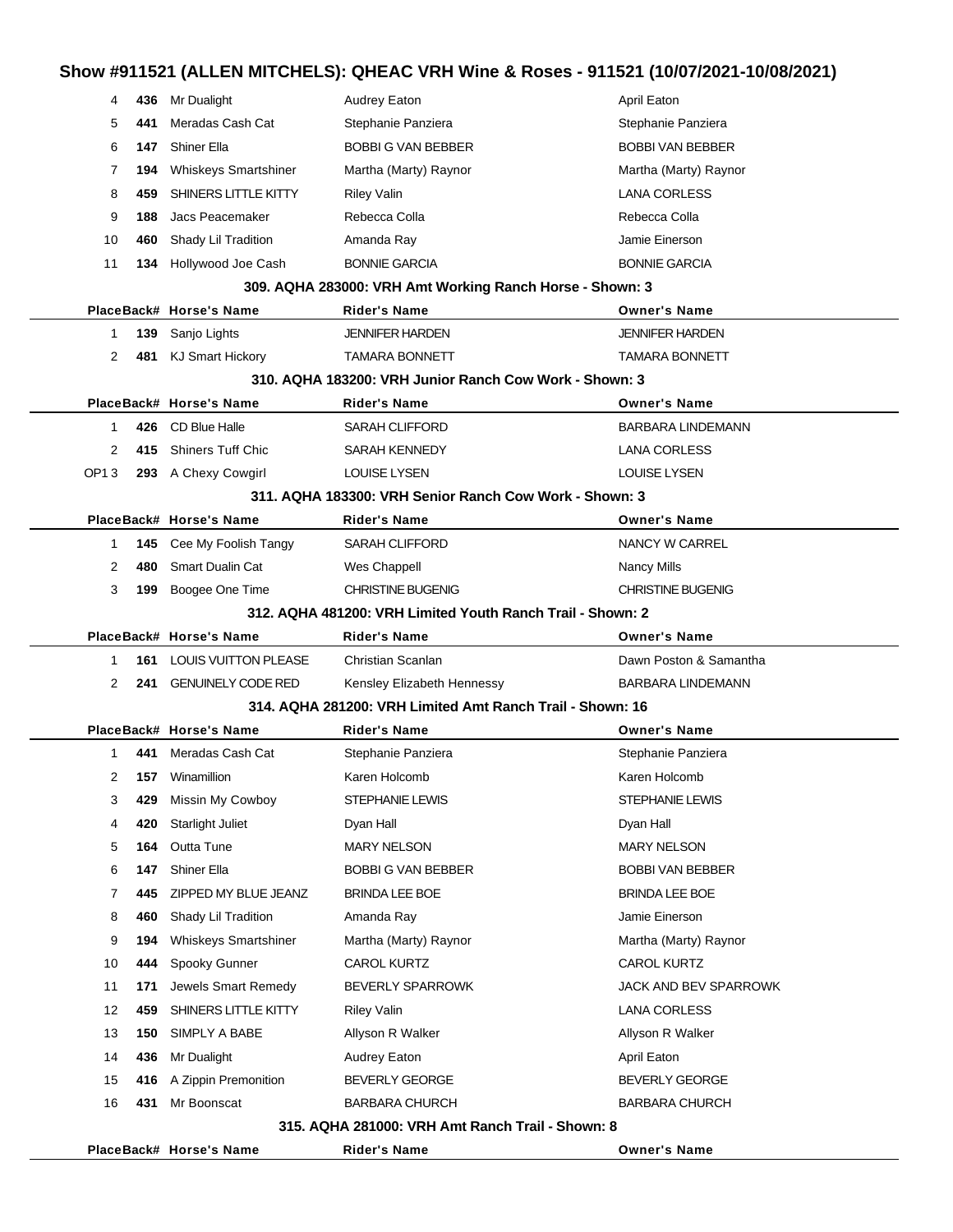# **Show #911521 (LAUREL WALKER DENTON): QHEAC VRH Wine & Roses - 911521 (10/07/2021-10/08/2021)**

|              |     |                               | <b>I</b> LAVILLE MALINER DENTURI, WILAY MILITARI MIKU WANGO DI IGET (IGNOTEVET IGNOTEVET) |                              |
|--------------|-----|-------------------------------|-------------------------------------------------------------------------------------------|------------------------------|
| 1            | 166 | <b>RED VELVET ROOSTER</b>     | <b>KIM BARRINGTON</b>                                                                     | <b>KIM BARRINGTON</b>        |
| 2            | 418 | <b>STARLIGHT PEPTO</b>        | Denise K Williamson                                                                       | <b>CYNTHIA CANTLEBERRY</b>   |
| 3            | 416 | A Zippin Premonition          | <b>BEVERLY GEORGE</b>                                                                     | <b>BEVERLY GEORGE</b>        |
| 4            | 139 | Sanjo Lights                  | <b>JENNIFER HARDEN</b>                                                                    | <b>JENNIFER HARDEN</b>       |
| 5            | 165 | Chex Wish                     | <b>MIKE BARRINGTON</b>                                                                    | <b>KIM BARRINGTON</b>        |
| 6            | 190 | <b>FRESNOS PLAIN PEPPY</b>    | <b>DAWN POSTON</b>                                                                        | POSTON DAWN &/OR BLOCH       |
| 7            | 444 | Spooky Gunner                 | <b>CAROL KURTZ</b>                                                                        | <b>CAROL KURTZ</b>           |
| 8            | 431 | Mr Boonscat                   | <b>BARBARA CHURCH</b>                                                                     | <b>BARBARA CHURCH</b>        |
|              |     |                               | 316. AQHA 181200: VRH Junior Ranch Trail - Shown: 3                                       |                              |
|              |     | PlaceBack# Horse's Name       | <b>Rider's Name</b>                                                                       | <b>Owner's Name</b>          |
| 1            | 426 | CD Blue Halle                 | <b>SARAH CLIFFORD</b>                                                                     | <b>BARBARA LINDEMANN</b>     |
| 2            | 415 | <b>Shiners Tuff Chic</b>      | SARAH KENNEDY                                                                             | <b>LANA CORLESS</b>          |
| 3            |     | 410 Seven S Pepto Cat         | <b>CHRISTINE BUGENIG</b>                                                                  | SUE FOX                      |
|              |     |                               | 317, AQHA 181300: VRH Senior Ranch Trail - Shown: 5                                       |                              |
|              |     | PlaceBack# Horse's Name       | <b>Rider's Name</b>                                                                       | <b>Owner's Name</b>          |
| $\mathbf{1}$ | 444 | Spooky Gunner                 | <b>CAROL KURTZ</b>                                                                        | <b>CAROL KURTZ</b>           |
| 2            | 145 | Cee My Foolish Tangy          | <b>SARAH CLIFFORD</b>                                                                     | NANCY W CARREL               |
| 3            | 199 | Boogee One Time               | <b>CHRISTINE BUGENIG</b>                                                                  | <b>CHRISTINE BUGENIG</b>     |
| 4            | 445 | ZIPPED MY BLUE JEANZ          | <b>BRINDA LEE BOE</b>                                                                     | <b>BRINDA LEE BOE</b>        |
| 5            |     | 418 STARLIGHT PEPTO           | CYNTHIA CANTLEBERRY                                                                       | CYNTHIA CANTLEBERRY          |
|              |     |                               | 318. AQHA 488200: VRH Limited Youth Ranch Conformation - Shown: 4                         |                              |
|              |     | PlaceBack# Horse's Name       | <b>Rider's Name</b>                                                                       | <b>Owner's Name</b>          |
| $\mathbf{1}$ | 456 | <b>Sheza Tinseled Dunit</b>   | Montana Berlin                                                                            | Montana Or Kim Berlin        |
| 2            | 161 | <b>LOUIS VUITTON PLEASE</b>   | Christian Scanlan                                                                         | Dawn Poston & Samantha       |
| 3            | 466 | Am I A Badge                  | Carys Evans                                                                               | Jarod W Wright               |
| 4            | 241 | <b>GENUINELY CODE RED</b>     | Kensley Elizabeth Hennessy                                                                | BARBARA LINDEMANN            |
|              |     |                               | 319. AQHA 488000: Youth Ranch Conformation - Shown: 1                                     |                              |
|              |     | PlaceBack# Horse's Name       | <b>Rider's Name</b>                                                                       | <b>Owner's Name</b>          |
| 1            |     | <b>158</b> Gunners Pearlshine | Ryan Saldana                                                                              | Ryan Saldana                 |
|              |     |                               | 320. AQHA 288200: VRH Limited Amt Ranch Conformation - Shown: 8                           |                              |
|              |     | PlaceBack# Horse's Name       | <b>Rider's Name</b>                                                                       | <b>Owner's Name</b>          |
| $\mathbf{1}$ | 460 | Shady Lil Tradition           | Amanda Ray                                                                                | Jamie Einerson               |
| 2            | 459 | SHINERS LITTLE KITTY          | <b>Riley Valin</b>                                                                        | <b>LANA CORLESS</b>          |
| 3            | 441 | Meradas Cash Cat              | Stephanie Panziera                                                                        | Stephanie Panziera           |
| 4            | 429 | Missin My Cowboy              | <b>STEPHANIE LEWIS</b>                                                                    | STEPHANIE LEWIS              |
| 5            | 194 | <b>Whiskeys Smartshiner</b>   | Martha (Marty) Raynor                                                                     | Martha (Marty) Raynor        |
| 6            | 147 | Shiner Ella                   | <b>BOBBI G VAN BEBBER</b>                                                                 | <b>BOBBI VAN BEBBER</b>      |
| 7            | 171 | Jewels Smart Remedy           | <b>BEVERLY SPARROWK</b>                                                                   | <b>JACK AND BEV SPARROWK</b> |
| 8            | 157 | Winamillion                   | Karen Holcomb                                                                             | Karen Holcomb                |
|              |     |                               | 321. AQHA 288000: VRH Amt Ranch Conformation - Shown: 2                                   |                              |
|              |     | PlaceBack# Horse's Name       | <b>Rider's Name</b>                                                                       | <b>Owner's Name</b>          |
| 1            | 190 | <b>FRESNOS PLAIN PEPPY</b>    | DAWN POSTON                                                                               | POSTON DAWN &/OR BLOCH       |
| 2            | 139 | Sanjo Lights                  | <b>JENNIFER HARDEN</b>                                                                    | <b>JENNIFER HARDEN</b>       |
|              |     |                               | 322, AQHA 188200: VRH Junior Ranch Conformation - Shown: 2                                |                              |
|              |     | PlaceBack# Horse's Name       | <b>Rider's Name</b>                                                                       | <b>Owner's Name</b>          |
| $\mathbf{1}$ |     | 415 Shiners Tuff Chic         | SARAH KENNEDY                                                                             | <b>LANA CORLESS</b>          |
|              |     |                               |                                                                                           |                              |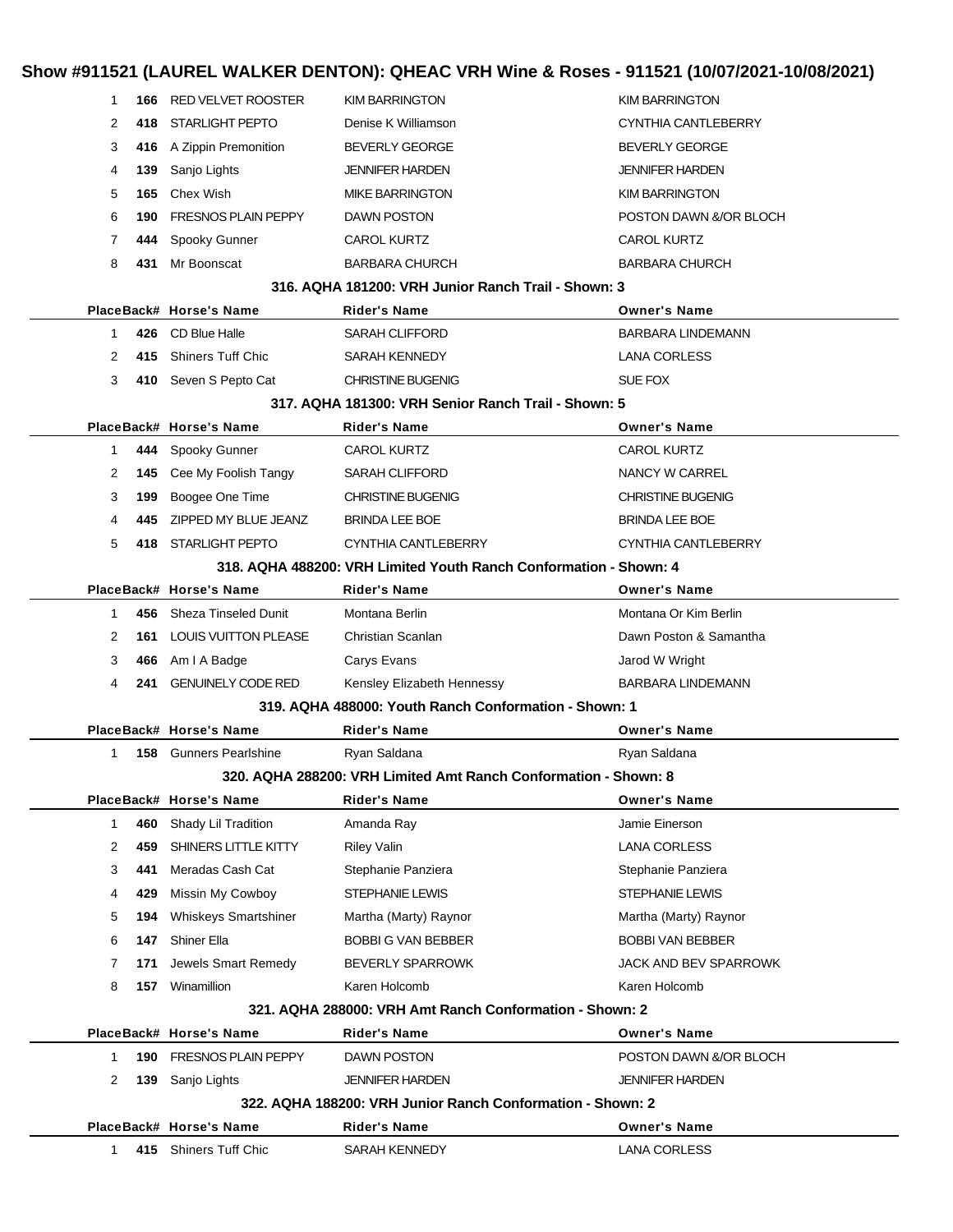|                      |     | 2 426 CD Blue Halle             | <b>SARAH CLIFFORD</b>                                        | <b>BARBARA LINDEMANN</b>   |
|----------------------|-----|---------------------------------|--------------------------------------------------------------|----------------------------|
|                      |     |                                 | 323. AQHA 188300: VRH Senior Ranch Conformation - Shown: 2   |                            |
|                      |     | PlaceBack# Horse's Name         | <b>Rider's Name</b>                                          | <b>Owner's Name</b>        |
| $\mathbf{1}$         |     | 467 Yolo Jersey                 | <b>LIZ REMPHREY</b>                                          | Sara Curtis                |
| 2                    | 145 | Cee My Foolish Tangy            | <b>SARAH CLIFFORD</b>                                        | NANCY W CARREL             |
|                      |     |                                 | 324. AQHA 484200: VRH Limited Youth Ranch Reining - Shown: 3 |                            |
|                      |     | PlaceBack# Horse's Name         | <b>Rider's Name</b>                                          | <b>Owner's Name</b>        |
| $\mathbf{1}$         |     | <b>161 LOUIS VUITTON PLEASE</b> | Christian Scanlan                                            | Dawn Poston & Samantha     |
| 2                    | 241 | <b>GENUINELY CODE RED</b>       | Kensley Elizabeth Hennessy                                   | <b>BARBARA LINDEMANN</b>   |
|                      |     |                                 | 325. AQHA 484000: VRH Youth Ranch Reining - Shown: 1         |                            |
|                      |     | PlaceBack# Horse's Name         | <b>Rider's Name</b>                                          | <b>Owner's Name</b>        |
| $\mathbf{1}$         | 158 | <b>Gunners Pearlshine</b>       | Ryan Saldana                                                 | Ryan Saldana               |
|                      |     |                                 | 326. AQHA 284200: VRH Limited Amt Ranch Reining - Shown: 13  |                            |
|                      |     | PlaceBack# Horse's Name         | <b>Rider's Name</b>                                          | <b>Owner's Name</b>        |
| $\mathbf{1}$         | 164 | Outta Tune                      | <b>MARY NELSON</b>                                           | <b>MARY NELSON</b>         |
| 2                    | 459 | SHINERS LITTLE KITTY            | <b>Riley Valin</b>                                           | <b>LANA CORLESS</b>        |
| 4                    | 188 | Jacs Peacemaker                 | Rebecca Colla                                                | Rebecca Colla              |
| 5                    | 429 | Missin My Cowboy                | STEPHANIE LEWIS                                              | STEPHANIE LEWIS            |
| 6                    | 147 | <b>Shiner Ella</b>              | <b>BOBBI G VAN BEBBER</b>                                    | <b>BOBBI VAN BEBBER</b>    |
| 7                    | 150 | SIMPLY A BABE                   | Allyson R Walker                                             | Allyson R Walker           |
| 8                    | 194 | Whiskeys Smartshiner            | Martha (Marty) Raynor                                        | Martha (Marty) Raynor      |
| 9                    | 436 | Mr Dualight                     | <b>Audrey Eaton</b>                                          | April Eaton                |
| 10                   | 171 | Jewels Smart Remedy             | <b>BEVERLY SPARROWK</b>                                      | JACK AND BEV SPARROWK      |
| 11                   | 441 | Meradas Cash Cat                | Stephanie Panziera                                           | Stephanie Panziera         |
| 12                   | 460 | Shady Lil Tradition             | Amanda Ray                                                   | Jamie Einerson             |
| 13                   | 149 | Sista From Anotha Mr            | Stephen R Walker                                             | <b>ALISON WEIDENHEIMER</b> |
| 14                   | 195 | <b>CS Sweet Shine</b>           | Monica Hofland                                               | Monica Hofland             |
|                      |     |                                 | 327. AQHA 284000: VRH Amt Ranch Reining - Shown: 5           |                            |
|                      |     | PlaceBack# Horse's Name         | <b>Rider's Name</b>                                          | <b>Owner's Name</b>        |
| 1                    | 481 | <b>KJ Smart Hickory</b>         | <b>TAMARA BONNETT</b>                                        | TAMARA BONNETT             |
| 2                    | 162 | SHOOT TO THRIL                  | RONALD ZUMBRO                                                | RON OR JENNIFER ZUMBRO     |
| 3                    | 139 | Sanjo Lights                    | <b>JENNIFER HARDEN</b>                                       | <b>JENNIFER HARDEN</b>     |
| 4                    | 190 | <b>FRESNOS PLAIN PEPPY</b>      | <b>DAWN POSTON</b>                                           | POSTON DAWN &/OR BLOCH     |
| 5                    | 166 | RED VELVET ROOSTER              | <b>KIM BARRINGTON</b>                                        | KIM BARRINGTON             |
|                      |     |                                 | 328. AQHA 184200: VRH Junior Ranch Reining - Shown: 5        |                            |
|                      |     | PlaceBack# Horse's Name         | <b>Rider's Name</b>                                          | <b>Owner's Name</b>        |
| $\mathbf{1}$         | 410 | Seven S Pepto Cat               | <b>CHRISTINE BUGENIG</b>                                     | SUE FOX                    |
| $\mathbf{2}^{\circ}$ | 415 | Shiners Tuff Chic               | SARAH KENNEDY                                                | <b>LANA CORLESS</b>        |
| 3                    | 293 | A Chexy Cowgirl                 | <b>LOUISE LYSEN</b>                                          | <b>LOUISE LYSEN</b>        |
| 4                    | 468 | <b>MLG Brew</b>                 | <b>LIZ REMPHREY</b>                                          | Suarez Rigoberto Marin     |
| 5                    | 426 | CD Blue Halle                   | <b>SARAH CLIFFORD</b>                                        | <b>BARBARA LINDEMANN</b>   |
|                      |     |                                 | 329. AQHA 184300: VRH Senior Ranch Reining - Shown: 1        |                            |
|                      |     | PlaceBack# Horse's Name         | <b>Rider's Name</b>                                          | <b>Owner's Name</b>        |
| $\mathbf{1}$         |     | 145 Cee My Foolish Tangy        | <b>SARAH CLIFFORD</b>                                        | NANCY W CARREL             |
|                      |     |                                 | 330. AQHA 480200: VRH Limited Youth Ranch Riding - Shown: 4  |                            |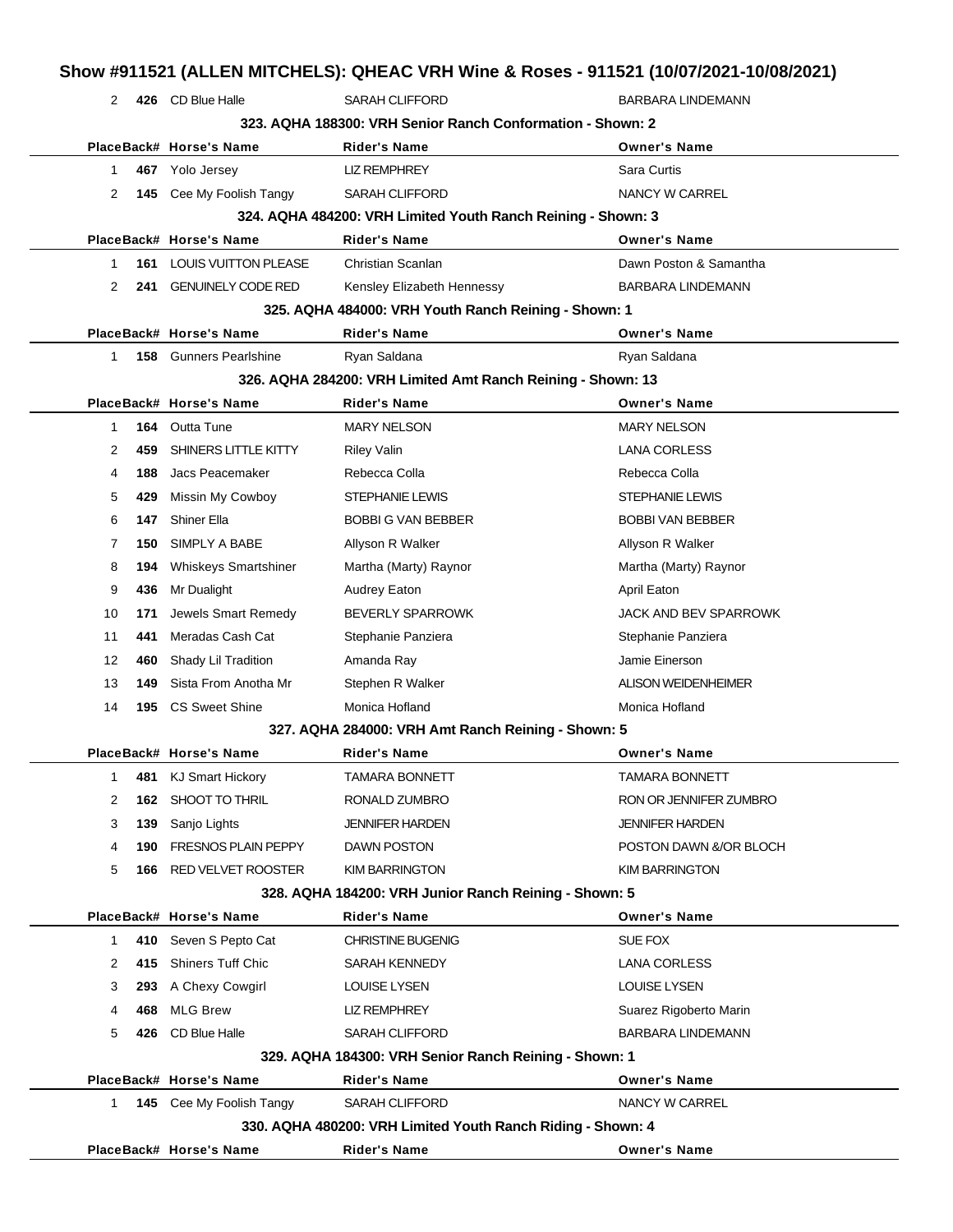|  |                                                      |     |                                |                                                        | Show #911521 (LAUREL WALKER DENTON): QHEAC VRH Wine & Roses - 911521 (10/07/2021-10/08/2021) |  |  |  |
|--|------------------------------------------------------|-----|--------------------------------|--------------------------------------------------------|----------------------------------------------------------------------------------------------|--|--|--|
|  | 1                                                    |     | 161 LOUIS VUITTON PLEASE       | Christian Scanlan                                      | Dawn Poston & Samantha                                                                       |  |  |  |
|  | 2                                                    | 241 | <b>GENUINELY CODE RED</b>      | Kensley Elizabeth Hennessy                             | <b>BARBARA LINDEMANN</b>                                                                     |  |  |  |
|  | 3                                                    | 456 | <b>Sheza Tinseled Dunit</b>    | Montana Berlin                                         | Montana Or Kim Berlin                                                                        |  |  |  |
|  | 4                                                    | 435 | <b>FRC Reapin Memories</b>     | Rebecca P Johnson                                      | Feather River College FDN                                                                    |  |  |  |
|  |                                                      |     |                                | 331. AQHA 480000: VRH Youth Ranch Riding - Shown: 1    |                                                                                              |  |  |  |
|  |                                                      |     | PlaceBack# Horse's Name        | <b>Rider's Name</b>                                    | <b>Owner's Name</b>                                                                          |  |  |  |
|  | 1.                                                   |     | 456 Sheza Tinseled Dunit       | Montana Berlin                                         | Montana Or Kim Berlin                                                                        |  |  |  |
|  |                                                      |     |                                | 332. AQHA 280200: VRH Ltd Amt Ranch Riding - Shown: 16 |                                                                                              |  |  |  |
|  |                                                      |     | PlaceBack# Horse's Name        | <b>Rider's Name</b>                                    | <b>Owner's Name</b>                                                                          |  |  |  |
|  | 1                                                    | 459 | SHINERS LITTLE KITTY           | <b>Riley Valin</b>                                     | <b>LANA CORLESS</b>                                                                          |  |  |  |
|  | 2                                                    | 164 | Outta Tune                     | <b>MARY NELSON</b>                                     | <b>MARY NELSON</b>                                                                           |  |  |  |
|  | 3                                                    | 441 | Meradas Cash Cat               | Stephanie Panziera                                     | Stephanie Panziera                                                                           |  |  |  |
|  | 4                                                    | 444 | Spooky Gunner                  | <b>CAROL KURTZ</b>                                     | <b>CAROL KURTZ</b>                                                                           |  |  |  |
|  | 5                                                    | 150 | SIMPLY A BABE                  | Allyson R Walker                                       | Allyson R Walker                                                                             |  |  |  |
|  | 6                                                    | 171 | Jewels Smart Remedy            | <b>BEVERLY SPARROWK</b>                                | JACK AND BEV SPARROWK                                                                        |  |  |  |
|  | 7                                                    | 149 | Sista From Anotha Mr           | Stephen R Walker                                       | <b>ALISON WEIDENHEIMER</b>                                                                   |  |  |  |
|  | 8                                                    | 460 | Shady Lil Tradition            | Amanda Ray                                             | Jamie Einerson                                                                               |  |  |  |
|  | 9                                                    | 420 | <b>Starlight Juliet</b>        | Dyan Hall                                              | Dyan Hall                                                                                    |  |  |  |
|  | 10                                                   | 429 | Missin My Cowboy               | <b>STEPHANIE LEWIS</b>                                 | <b>STEPHANIE LEWIS</b>                                                                       |  |  |  |
|  | 11                                                   | 188 | Jacs Peacemaker                | Rebecca Colla                                          | Rebecca Colla                                                                                |  |  |  |
|  | $12 \overline{ }$                                    | 400 | <b>I BE SQUEAKY</b>            | William D Bevier                                       | <b>ED SKELLENGER</b>                                                                         |  |  |  |
|  | 13                                                   | 147 | Shiner Ella                    | <b>BOBBI G VAN BEBBER</b>                              | <b>BOBBI VAN BEBBER</b>                                                                      |  |  |  |
|  | 14                                                   | 194 | <b>Whiskeys Smartshiner</b>    | Martha (Marty) Raynor                                  | Martha (Marty) Raynor                                                                        |  |  |  |
|  | 15                                                   | 436 | Mr Dualight                    | <b>Audrey Eaton</b>                                    | April Eaton                                                                                  |  |  |  |
|  |                                                      |     |                                | 333. AQHA 280000: VRH Amt Ranch Riding - Shown: 3      |                                                                                              |  |  |  |
|  |                                                      |     | PlaceBack# Horse's Name        | <b>Rider's Name</b>                                    | <b>Owner's Name</b>                                                                          |  |  |  |
|  | 1.                                                   | 418 | STARLIGHT PEPTO                | Denise K Williamson                                    | CYNTHIA CANTLEBERRY                                                                          |  |  |  |
|  | 2                                                    |     | 444 Spooky Gunner              | <b>CAROL KURTZ</b>                                     | <b>CAROL KURTZ</b>                                                                           |  |  |  |
|  | 3                                                    |     | <b>190 FRESNOS PLAIN PEPPY</b> | <b>DAWN POSTON</b>                                     | POSTON DAWN &/OR BLOCH                                                                       |  |  |  |
|  | 334. AQHA 180200: VRH Junior Ranch Riding - Shown: 2 |     |                                |                                                        |                                                                                              |  |  |  |
|  |                                                      |     | PlaceBack# Horse's Name        | Rider's Name                                           | <b>Owner's Name</b>                                                                          |  |  |  |
|  | 1.                                                   |     | 426 CD Blue Halle              | <b>SARAH CLIFFORD</b>                                  | <b>BARBARA LINDEMANN</b>                                                                     |  |  |  |
|  | 2                                                    |     | 415 Shiners Tuff Chic          | SARAH KENNEDY                                          | <b>LANA CORLESS</b>                                                                          |  |  |  |
|  |                                                      |     |                                | 335. AQHA 180300: VRH Senior Ranch Riding - Shown: 2   |                                                                                              |  |  |  |
|  |                                                      |     | PlaceBack# Horse's Name        | <b>Rider's Name</b>                                    | <b>Owner's Name</b>                                                                          |  |  |  |
|  | 1.                                                   |     | 418 STARLIGHT PEPTO            | CYNTHIA CANTLEBERRY                                    | CYNTHIA CANTLEBERRY                                                                          |  |  |  |
|  | 2                                                    |     | 145 Cee My Foolish Tangy       | <b>SARAH CLIFFORD</b>                                  | NANCY W CARREL                                                                               |  |  |  |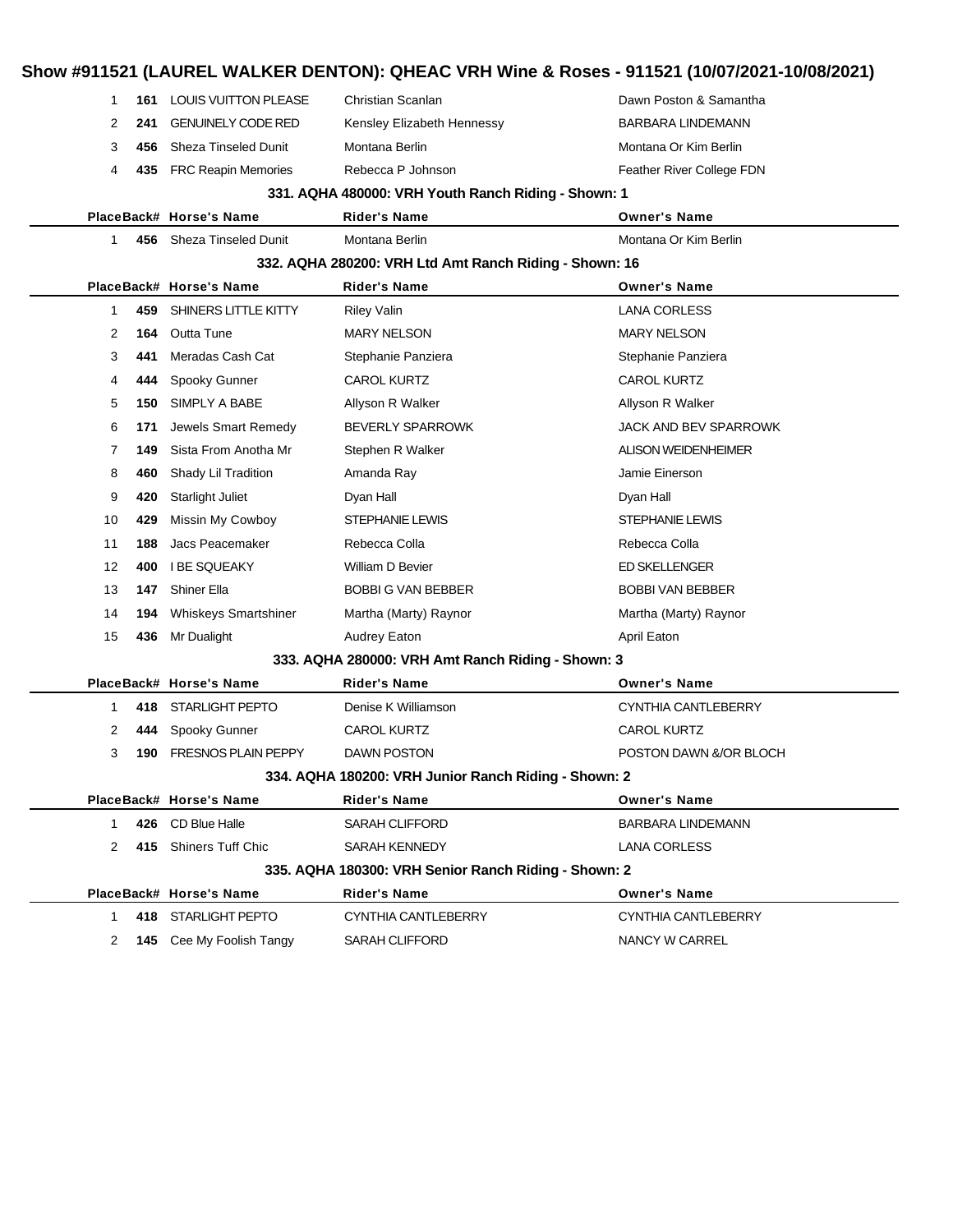## **Show #911522 (BRUCE ARMY): QHEAC VRH Wine & Roses - 911522 (10/07/2021-10/08/2021)**

#### **300. AQHA 482200: VRH Limited Youth Ranch Cutting - Shown: 4**

|                                                               |     | PlaceBack# Horse's Name         | <b>Rider's Name</b>                                      | <b>Owner's Name</b>      |  |  |
|---------------------------------------------------------------|-----|---------------------------------|----------------------------------------------------------|--------------------------|--|--|
| 1                                                             | 482 | <b>Bills Smart Starlite</b>     | Jessie Dancer                                            | Raymond C Mr And/Or Mrs  |  |  |
| 2                                                             | 161 | <b>LOUIS VUITTON PLEASE</b>     | Christian Scanlan                                        | Dawn Poston & Samantha   |  |  |
| 3                                                             | 241 | <b>GENUINELY CODE RED</b>       | Kensley Elizabeth Hennessy                               | <b>BARBARA LINDEMANN</b> |  |  |
| 4                                                             | 483 | Flynns Scarlet Lady             | Jace Hower                                               | <b>Brittany Brown</b>    |  |  |
|                                                               |     |                                 | 302. AQHA 282200: VRH Ltd Amt Ranch Cutting - Shown: 7   |                          |  |  |
|                                                               |     | PlaceBack# Horse's Name         | <b>Rider's Name</b>                                      | <b>Owner's Name</b>      |  |  |
| 1                                                             | 459 | SHINERS LITTLE KITTY            | <b>Riley Valin</b>                                       | <b>LANA CORLESS</b>      |  |  |
| 2                                                             | 460 | Shady Lil Tradition             | Amanda Ray                                               | Jamie Einerson           |  |  |
| 3                                                             | 429 | Missin My Cowboy                | STEPHANIE LEWIS                                          | STEPHANIE LEWIS          |  |  |
| 4                                                             | 147 | <b>Shiner Ella</b>              | <b>BOBBI G VAN BEBBER</b>                                | <b>BOBBI VAN BEBBER</b>  |  |  |
| 5                                                             | 164 | <b>Outta Tune</b>               | <b>MARY NELSON</b>                                       | <b>MARY NELSON</b>       |  |  |
| 6                                                             | 194 | <b>Whiskeys Smartshiner</b>     | Martha (Marty) Raynor                                    | Martha (Marty) Raynor    |  |  |
| OP17                                                          | 431 | Mr Boonscat                     | <b>BARBARA CHURCH</b>                                    | <b>BARBARA CHURCH</b>    |  |  |
|                                                               |     |                                 | 303. AQHA 282000: VRH Amt Ranch Cutting - Shown: 5       |                          |  |  |
|                                                               |     | PlaceBack# Horse's Name         | <b>Rider's Name</b>                                      | <b>Owner's Name</b>      |  |  |
| 1                                                             | 139 | Sanjo Lights                    | <b>JENNIFER HARDEN</b>                                   | <b>JENNIFER HARDEN</b>   |  |  |
| 2                                                             | 481 | KJ Smart Hickory                | <b>TAMARA BONNETT</b>                                    | <b>TAMARA BONNETT</b>    |  |  |
| 3                                                             | 480 | Smart Dualin Cat                | <b>Nancy Mills</b>                                       | Nancy Mills              |  |  |
| 4                                                             | 190 | <b>FRESNOS PLAIN PEPPY</b>      | DAWN POSTON                                              | POSTON DAWN &/OR BLOCH   |  |  |
| 5                                                             | 431 | Mr Boonscat                     | <b>BARBARA CHURCH</b>                                    | <b>BARBARA CHURCH</b>    |  |  |
|                                                               |     |                                 | 304. AQHA 182200: VRH Junior Ranch Cutting - Shown: 6    |                          |  |  |
|                                                               |     | PlaceBack# Horse's Name         | <b>Rider's Name</b>                                      | <b>Owner's Name</b>      |  |  |
| 1                                                             | 415 | <b>Shiners Tuff Chic</b>        | SARAH KENNEDY                                            | <b>LANA CORLESS</b>      |  |  |
| 2                                                             | 426 | CD Blue Halle                   | <b>SARAH CLIFFORD</b>                                    | <b>BARBARA LINDEMANN</b> |  |  |
| 3                                                             | 293 | A Chexy Cowgirl                 | <b>LOUISE LYSEN</b>                                      | <b>LOUISE LYSEN</b>      |  |  |
| 4                                                             | 450 | Dreamin Of Denver               | <b>Titus Covington</b>                                   | <b>CLINT SWENSEN</b>     |  |  |
| 5                                                             | 479 | <b>Teles Bout That</b>          | DALE TINGLE                                              | <b>MARINE RESEARCH</b>   |  |  |
| OP16                                                          | 481 | <b>KJ Smart Hickory</b>         | <b>TAMARA BONNETT</b>                                    | <b>TAMARA BONNETT</b>    |  |  |
|                                                               |     |                                 | 305. AQHA 182300: VRH Senior Ranch Cutting - Shown: 5    |                          |  |  |
|                                                               |     | PlaceBack# Horse's Name         | <b>Rider's Name</b>                                      | <b>Owner's Name</b>      |  |  |
| 1                                                             | 170 | FRC Shooter Special             | Ryane Humes                                              | <b>Ryane Humes</b>       |  |  |
| 2                                                             | 480 | <b>Smart Dualin Cat</b>         | Wes Chappell                                             | <b>Nancy Mills</b>       |  |  |
| 3                                                             | 145 | Cee My Foolish Tangy            | SARAH CLIFFORD                                           | NANCY W CARREL           |  |  |
| 4                                                             | 199 | Boogee One Time                 | <b>CHRISTINE BUGENIG</b>                                 | <b>CHRISTINE BUGENIG</b> |  |  |
| 5                                                             | 164 | Outta Tune                      | SARAH KENNEDY                                            | <b>MARY NELSON</b>       |  |  |
| 306. AQHA 485000: VRH Limited Youth Ranch Cow Work - Shown: 2 |     |                                 |                                                          |                          |  |  |
|                                                               |     | PlaceBack# Horse's Name         | <b>Rider's Name</b>                                      | <b>Owner's Name</b>      |  |  |
| 1                                                             | 241 | <b>GENUINELY CODE RED</b>       | Kensley Elizabeth Hennessy                               | <b>BARBARA LINDEMANN</b> |  |  |
| 2                                                             |     | <b>161 LOUIS VUITTON PLEASE</b> | Christian Scanlan                                        | Dawn Poston & Samantha   |  |  |
|                                                               |     |                                 | 307, AQHA 285000: VRH Ltd Amt Ranch Cow Work - Shown: 11 |                          |  |  |
|                                                               |     | PlaceBack# Horse's Name         | Rider's Name                                             | <b>Owner's Name</b>      |  |  |
| 1.                                                            | 429 | Missin My Cowboy                | STEPHANIE LEWIS                                          | STEPHANIE LEWIS          |  |  |
| 2                                                             | 441 | Meradas Cash Cat                | Stephanie Panziera                                       | Stephanie Panziera       |  |  |
|                                                               |     | Jewels Smart Remedy             | BEVERLY SPARROWK                                         | JACK AND BEV SPARROWK    |  |  |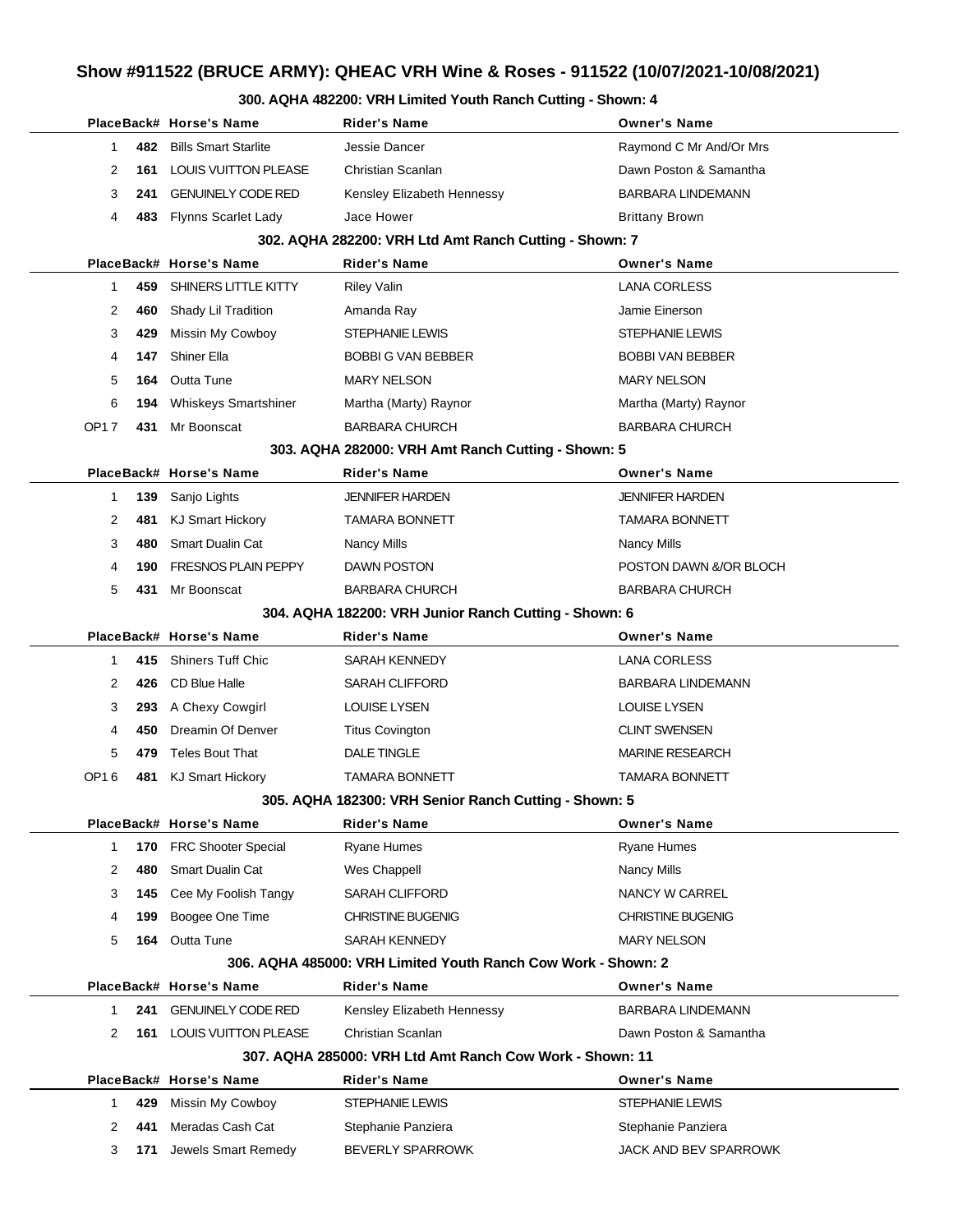## **Show #911522 (BRUCE ARMY): QHEAC VRH Wine & Roses - 911522 (10/07/2021-10/08/2021)**

| 4                | 436 | Mr Dualight                 | <b>Audrey Eaton</b>                                        | April Eaton              |
|------------------|-----|-----------------------------|------------------------------------------------------------|--------------------------|
| 5                | 147 | <b>Shiner Ella</b>          | <b>BOBBI G VAN BEBBER</b>                                  | <b>BOBBI VAN BEBBER</b>  |
| 6                | 164 | Outta Tune                  | <b>MARY NELSON</b>                                         | <b>MARY NELSON</b>       |
| 7                | 459 | SHINERS LITTLE KITTY        | <b>Riley Valin</b>                                         | <b>LANA CORLESS</b>      |
| 8                | 188 | Jacs Peacemaker             | Rebecca Colla                                              | Rebecca Colla            |
| 9                | 460 | Shady Lil Tradition         | Amanda Ray                                                 | Jamie Einerson           |
| 10               | 194 | <b>Whiskeys Smartshiner</b> | Martha (Marty) Raynor                                      | Martha (Marty) Raynor    |
| 11               | 134 | Hollywood Joe Cash          | <b>BONNIE GARCIA</b>                                       | <b>BONNIE GARCIA</b>     |
|                  |     |                             | 309. AQHA 283000: VRH Amt Working Ranch Horse - Shown: 3   |                          |
|                  |     | PlaceBack# Horse's Name     | <b>Rider's Name</b>                                        | <b>Owner's Name</b>      |
| 1                |     | 481 KJ Smart Hickory        | <b>TAMARA BONNETT</b>                                      | <b>TAMARA BONNETT</b>    |
| 2                | 139 | Sanjo Lights                | <b>JENNIFER HARDEN</b>                                     | <b>JENNIFER HARDEN</b>   |
|                  |     |                             | 310. AQHA 183200: VRH Junior Ranch Cow Work - Shown: 3     |                          |
|                  |     | PlaceBack# Horse's Name     | <b>Rider's Name</b>                                        | <b>Owner's Name</b>      |
| 1                | 415 | <b>Shiners Tuff Chic</b>    | <b>SARAH KENNEDY</b>                                       | <b>LANA CORLESS</b>      |
| 2                | 426 | CD Blue Halle               | <b>SARAH CLIFFORD</b>                                      | <b>BARBARA LINDEMANN</b> |
| OP <sub>13</sub> |     | 293 A Chexy Cowgirl         | <b>LOUISE LYSEN</b>                                        | <b>LOUISE LYSEN</b>      |
|                  |     |                             | 311. AQHA 183300: VRH Senior Ranch Cow Work - Shown: 3     |                          |
|                  |     | PlaceBack# Horse's Name     | <b>Rider's Name</b>                                        | <b>Owner's Name</b>      |
| 1                |     | 145 Cee My Foolish Tangy    | <b>SARAH CLIFFORD</b>                                      | NANCY W CARREL           |
| 2                | 480 | Smart Dualin Cat            | Wes Chappell                                               | <b>Nancy Mills</b>       |
| 3                | 199 | Boogee One Time             | <b>CHRISTINE BUGENIG</b>                                   | <b>CHRISTINE BUGENIG</b> |
|                  |     |                             | 312. AQHA 481200: VRH Limited Youth Ranch Trail - Shown: 2 |                          |
|                  |     | PlaceBack# Horse's Name     | <b>Rider's Name</b>                                        | <b>Owner's Name</b>      |
| 1                | 161 | LOUIS VUITTON PLEASE        | Christian Scanlan                                          | Dawn Poston & Samantha   |
| 2                | 241 | <b>GENUINELY CODE RED</b>   | Kensley Elizabeth Hennessy                                 | <b>BARBARA LINDEMANN</b> |
|                  |     |                             | 314. AQHA 281200: VRH Limited Amt Ranch Trail - Shown: 16  |                          |
|                  |     | PlaceBack# Horse's Name     | Rider's Name                                               | <b>Owner's Name</b>      |
| 1                | 429 | Missin My Cowboy            | <b>STEPHANIE LEWIS</b>                                     | <b>STEPHANIE LEWIS</b>   |
| 2                |     | 157 Winamillion             | Karen Holcomb                                              | Karen Holcomb            |
| 3                | 441 | Meradas Cash Cat            | Stephanie Panziera                                         | Stephanie Panziera       |
| 4                | 420 | <b>Starlight Juliet</b>     | Dyan Hall                                                  | Dyan Hall                |
| 5                | 164 | Outta Tune                  | <b>MARY NELSON</b>                                         | <b>MARY NELSON</b>       |
| 6                | 147 | Shiner Ella                 | <b>BOBBI G VAN BEBBER</b>                                  | <b>BOBBI VAN BEBBER</b>  |
| 7                | 445 | ZIPPED MY BLUE JEANZ        | BRINDA LEE BOE                                             | <b>BRINDA LEE BOE</b>    |
| 8                | 460 | Shady Lil Tradition         | Amanda Ray                                                 | Jamie Einerson           |
| 9                | 194 | <b>Whiskeys Smartshiner</b> | Martha (Marty) Raynor                                      | Martha (Marty) Raynor    |
| 10               | 444 | Spooky Gunner               | <b>CAROL KURTZ</b>                                         | <b>CAROL KURTZ</b>       |
| 11               | 150 | SIMPLY A BABE               | Allyson R Walker                                           | Allyson R Walker         |
| 12               | 171 | Jewels Smart Remedy         | <b>BEVERLY SPARROWK</b>                                    | JACK AND BEV SPARROWK    |
| 13               | 436 | Mr Dualight                 | <b>Audrey Eaton</b>                                        | April Eaton              |
| 14               |     | 416 A Zippin Premonition    | BEVERLY GEORGE                                             | <b>BEVERLY GEORGE</b>    |
| 15               | 459 | SHINERS LITTLE KITTY        | <b>Riley Valin</b>                                         | <b>LANA CORLESS</b>      |
| 16               | 431 | Mr Boonscat                 | <b>BARBARA CHURCH</b>                                      | <b>BARBARA CHURCH</b>    |
|                  |     |                             | 315. AQHA 281000: VRH Amt Ranch Trail - Shown: 8           |                          |
|                  |     |                             |                                                            |                          |

**PlaceBack# Horse's Name Rider's Name Owner's Name**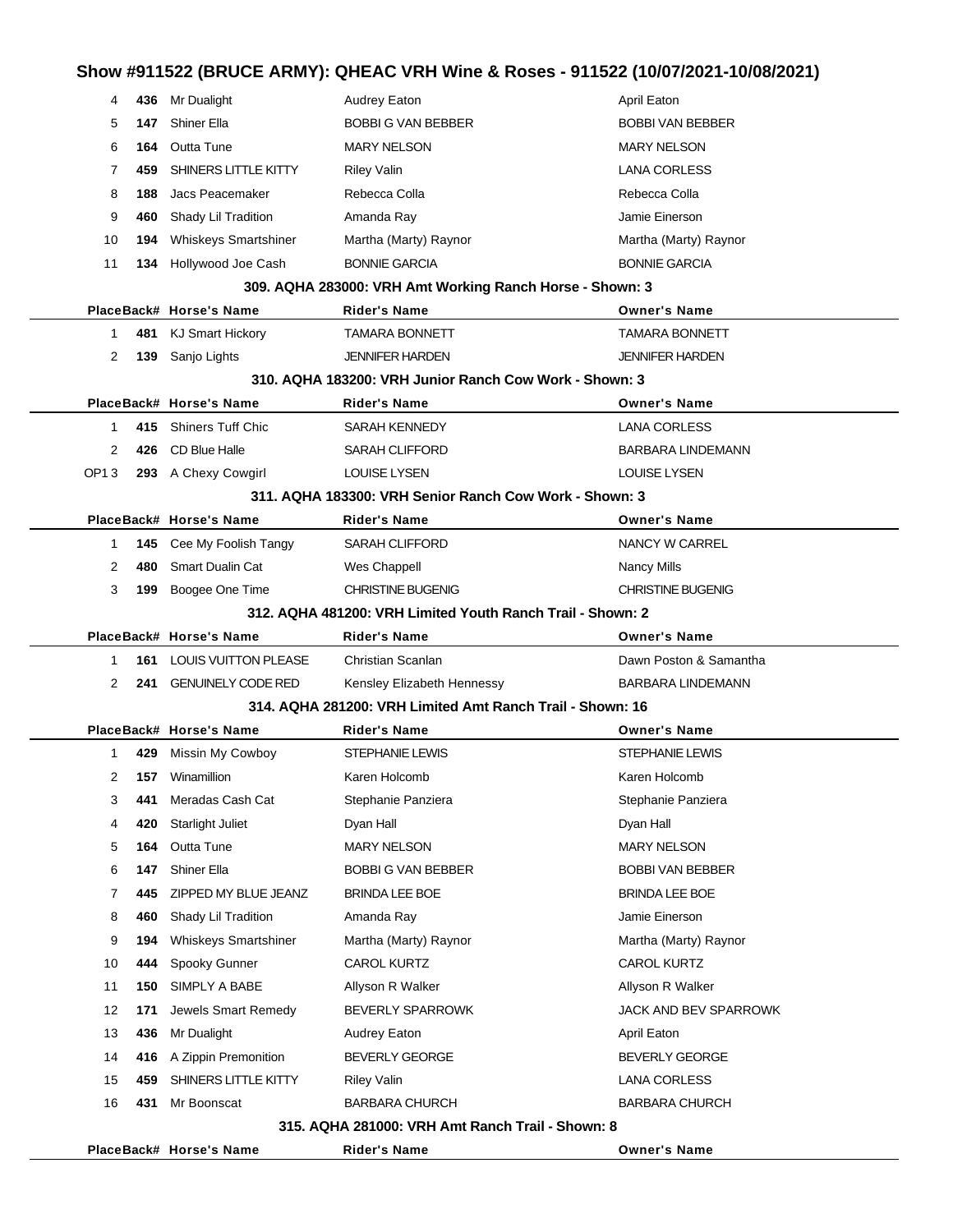### **Show #911522 (Amy D Watkins): QHEAC VRH Wine & Roses - 911522 (10/07/2021-10/08/2021)**

| 1            |     | <b>166 RED VELVET ROOSTER</b>   | <b>KIM BARRINGTON</b>                                             | <b>KIM BARRINGTON</b>        |
|--------------|-----|---------------------------------|-------------------------------------------------------------------|------------------------------|
| 2            |     | 418 STARLIGHT PEPTO             | Denise K Williamson                                               | CYNTHIA CANTLEBERRY          |
| 3            | 139 | Sanjo Lights                    | <b>JENNIFER HARDEN</b>                                            | <b>JENNIFER HARDEN</b>       |
| 4            | 165 | Chex Wish                       | <b>MIKE BARRINGTON</b>                                            | <b>KIM BARRINGTON</b>        |
| 5            |     | 416 A Zippin Premonition        | <b>BEVERLY GEORGE</b>                                             | <b>BEVERLY GEORGE</b>        |
| 6            |     | 444 Spooky Gunner               | <b>CAROL KURTZ</b>                                                | <b>CAROL KURTZ</b>           |
| 7            |     | <b>190 FRESNOS PLAIN PEPPY</b>  | DAWN POSTON                                                       | POSTON DAWN &/OR BLOCH       |
| 8            |     | 431 Mr Boonscat                 | <b>BARBARA CHURCH</b>                                             | <b>BARBARA CHURCH</b>        |
|              |     |                                 | 316, AQHA 181200: VRH Junior Ranch Trail - Shown: 3               |                              |
|              |     | PlaceBack# Horse's Name         | <b>Rider's Name</b>                                               | <b>Owner's Name</b>          |
| 1            |     | 426 CD Blue Halle               | <b>SARAH CLIFFORD</b>                                             | <b>BARBARA LINDEMANN</b>     |
| 2            |     | 415 Shiners Tuff Chic           | SARAH KENNEDY                                                     | <b>LANA CORLESS</b>          |
| 3            |     | 410 Seven S Pepto Cat           | <b>CHRISTINE BUGENIG</b>                                          | SUE FOX                      |
|              |     |                                 | 317. AQHA 181300: VRH Senior Ranch Trail - Shown: 5               |                              |
|              |     | PlaceBack# Horse's Name         | <b>Rider's Name</b>                                               | <b>Owner's Name</b>          |
| 1            |     | 145 Cee My Foolish Tangy        | SARAH CLIFFORD                                                    | NANCY W CARREL               |
| 2            |     | 444 Spooky Gunner               | <b>CAROL KURTZ</b>                                                | <b>CAROL KURTZ</b>           |
| 3            |     | 199 Boogee One Time             | <b>CHRISTINE BUGENIG</b>                                          | <b>CHRISTINE BUGENIG</b>     |
| 4            |     | 445 ZIPPED MY BLUE JEANZ        | <b>BRINDA LEE BOE</b>                                             | <b>BRINDA LEE BOE</b>        |
| 5            |     | 418 STARLIGHT PEPTO             | CYNTHIA CANTLEBERRY                                               | CYNTHIA CANTLEBERRY          |
|              |     |                                 | 318. AQHA 488200: VRH Limited Youth Ranch Conformation - Shown: 4 |                              |
|              |     | PlaceBack# Horse's Name         | <b>Rider's Name</b>                                               | <b>Owner's Name</b>          |
| 1            |     | <b>161 LOUIS VUITTON PLEASE</b> | Christian Scanlan                                                 | Dawn Poston & Samantha       |
| 2            | 241 | <b>GENUINELY CODE RED</b>       | Kensley Elizabeth Hennessy                                        | <b>BARBARA LINDEMANN</b>     |
| 3            |     | 456 Sheza Tinseled Dunit        | Montana Berlin                                                    | Montana Or Kim Berlin        |
| 4            |     | 466 Am I A Badge                | Carys Evans                                                       | Jarod W Wright               |
|              |     |                                 | 319. AQHA 488000: Youth Ranch Conformation - Shown: 1             |                              |
|              |     | PlaceBack# Horse's Name         | <b>Rider's Name</b>                                               | <b>Owner's Name</b>          |
| 1            |     | <b>158</b> Gunners Pearlshine   | Ryan Saldana                                                      | Ryan Saldana                 |
|              |     |                                 | 320. AQHA 288200: VRH Limited Amt Ranch Conformation - Shown: 8   |                              |
|              |     | PlaceBack# Horse's Name         | Rider's Name                                                      | <b>Owner's Name</b>          |
| $\mathbf{1}$ | 460 | Shady Lil Tradition             | Amanda Ray                                                        | Jamie Einerson               |
| 2            | 441 | Meradas Cash Cat                | Stephanie Panziera                                                | Stephanie Panziera           |
| 3            | 429 | Missin My Cowboy                | STEPHANIE LEWIS                                                   | STEPHANIE LEWIS              |
| 4            | 147 | Shiner Ella                     | <b>BOBBI G VAN BEBBER</b>                                         | <b>BOBBI VAN BEBBER</b>      |
| 5            | 459 | SHINERS LITTLE KITTY            | <b>Riley Valin</b>                                                | <b>LANA CORLESS</b>          |
| 6            | 171 | Jewels Smart Remedy             | <b>BEVERLY SPARROWK</b>                                           | <b>JACK AND BEV SPARROWK</b> |
| 7            |     | 194 Whiskeys Smartshiner        | Martha (Marty) Raynor                                             | Martha (Marty) Raynor        |
| 8            |     | 157 Winamillion                 | Karen Holcomb                                                     | Karen Holcomb                |
|              |     |                                 | 321. AQHA 288000: VRH Amt Ranch Conformation - Shown: 2           |                              |
|              |     | PlaceBack# Horse's Name         | Rider's Name                                                      | <b>Owner's Name</b>          |
| 1            | 190 | FRESNOS PLAIN PEPPY             | DAWN POSTON                                                       | POSTON DAWN &/OR BLOCH       |
| 2            |     | 139 Sanjo Lights                | <b>JENNIFER HARDEN</b>                                            | <b>JENNIFER HARDEN</b>       |
|              |     |                                 | 322, AQHA 188200: VRH Junior Ranch Conformation - Shown: 2        |                              |
|              |     | PlaceBack# Horse's Name         | Rider's Name                                                      | <b>Owner's Name</b>          |
| 1            |     | 415 Shiners Tuff Chic           | SARAH KENNEDY                                                     | <b>LANA CORLESS</b>          |
|              |     |                                 |                                                                   |                              |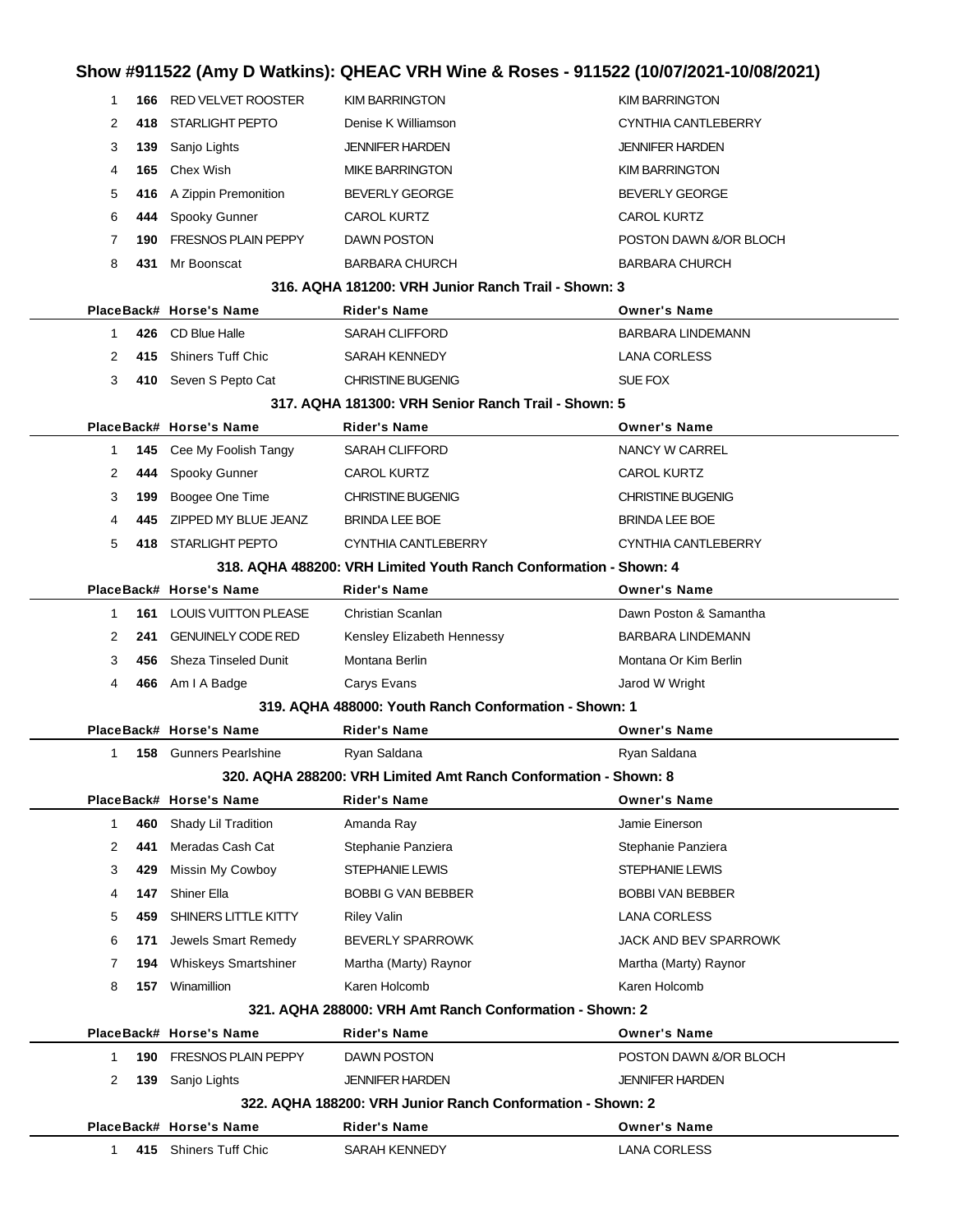| 2            |     | 426 CD Blue Halle             | <b>SARAH CLIFFORD</b>                                        | <b>BARBARA LINDEMANN</b>   |
|--------------|-----|-------------------------------|--------------------------------------------------------------|----------------------------|
|              |     |                               | 323, AQHA 188300: VRH Senior Ranch Conformation - Shown: 2   |                            |
|              |     | PlaceBack# Horse's Name       | <b>Rider's Name</b>                                          | <b>Owner's Name</b>        |
| 1.           |     | 467 Yolo Jersey               | <b>LIZ REMPHREY</b>                                          | Sara Curtis                |
| 2            |     | 145 Cee My Foolish Tangy      | <b>SARAH CLIFFORD</b>                                        | NANCY W CARREL             |
|              |     |                               | 324. AQHA 484200: VRH Limited Youth Ranch Reining - Shown: 3 |                            |
|              |     | PlaceBack# Horse's Name       | <b>Rider's Name</b>                                          | <b>Owner's Name</b>        |
| 1            | 161 | <b>LOUIS VUITTON PLEASE</b>   | Christian Scanlan                                            | Dawn Poston & Samantha     |
| 2            | 241 | <b>GENUINELY CODE RED</b>     | Kensley Elizabeth Hennessy                                   | <b>BARBARA LINDEMANN</b>   |
|              |     |                               | 325. AQHA 484000: VRH Youth Ranch Reining - Shown: 1         |                            |
|              |     | PlaceBack# Horse's Name       | <b>Rider's Name</b>                                          | <b>Owner's Name</b>        |
| $\mathbf{1}$ |     | <b>158</b> Gunners Pearlshine | Ryan Saldana                                                 | Ryan Saldana               |
|              |     |                               | 326. AQHA 284200: VRH Limited Amt Ranch Reining - Shown: 13  |                            |
|              |     | PlaceBack# Horse's Name       | <b>Rider's Name</b>                                          | <b>Owner's Name</b>        |
| 1.           | 429 | Missin My Cowboy              | <b>STEPHANIE LEWIS</b>                                       | <b>STEPHANIE LEWIS</b>     |
| 2            | 459 | SHINERS LITTLE KITTY          | <b>Riley Valin</b>                                           | <b>LANA CORLESS</b>        |
| 3            | 164 | Outta Tune                    | <b>MARY NELSON</b>                                           | <b>MARY NELSON</b>         |
| 5            | 150 | SIMPLY A BABE                 | Allyson R Walker                                             | Allyson R Walker           |
| 6            | 147 | Shiner Ella                   | <b>BOBBI G VAN BEBBER</b>                                    | <b>BOBBI VAN BEBBER</b>    |
| 7            | 171 | Jewels Smart Remedy           | <b>BEVERLY SPARROWK</b>                                      | JACK AND BEV SPARROWK      |
| 8            | 436 | Mr Dualight                   | <b>Audrey Eaton</b>                                          | <b>April Eaton</b>         |
| 9            | 188 | Jacs Peacemaker               | Rebecca Colla                                                | Rebecca Colla              |
| 10           | 194 | <b>Whiskeys Smartshiner</b>   | Martha (Marty) Raynor                                        | Martha (Marty) Raynor      |
| 11           | 441 | Meradas Cash Cat              | Stephanie Panziera                                           | Stephanie Panziera         |
| 12           | 460 | Shady Lil Tradition           | Amanda Ray                                                   | Jamie Einerson             |
| 13           | 149 | Sista From Anotha Mr          | Stephen R Walker                                             | <b>ALISON WEIDENHEIMER</b> |
| 14           |     | 195 CS Sweet Shine            | Monica Hofland                                               | Monica Hofland             |
|              |     |                               | 327. AQHA 284000: VRH Amt Ranch Reining - Shown: 5           |                            |
|              |     | PlaceBack# Horse's Name       | Rider's Name                                                 | Owner's Name               |
| 1            | 190 | FRESNOS PLAIN PEPPY           | DAWN POSTON                                                  | POSTON DAWN &/OR BLOCH     |
| 2            | 162 | SHOOT TO THRIL                | RONALD ZUMBRO                                                | RON OR JENNIFER ZUMBRO     |
| 3            | 481 | KJ Smart Hickory              | <b>TAMARA BONNETT</b>                                        | <b>TAMARA BONNETT</b>      |
| 4            | 139 | Sanjo Lights                  | <b>JENNIFER HARDEN</b>                                       | <b>JENNIFER HARDEN</b>     |
| 5            | 166 | <b>RED VELVET ROOSTER</b>     | <b>KIM BARRINGTON</b>                                        | <b>KIM BARRINGTON</b>      |
|              |     |                               | 328. AQHA 184200: VRH Junior Ranch Reining - Shown: 5        |                            |
|              |     | PlaceBack# Horse's Name       | <b>Rider's Name</b>                                          | <b>Owner's Name</b>        |
| 1.           | 410 | Seven S Pepto Cat             | <b>CHRISTINE BUGENIG</b>                                     | SUE FOX                    |
| 2            | 293 | A Chexy Cowgirl               | <b>LOUISE LYSEN</b>                                          | <b>LOUISE LYSEN</b>        |
| 3            | 415 | <b>Shiners Tuff Chic</b>      | <b>SARAH KENNEDY</b>                                         | <b>LANA CORLESS</b>        |
| 4            | 468 | <b>MLG Brew</b>               | <b>LIZ REMPHREY</b>                                          | Suarez Rigoberto Marin     |
| 5            | 426 | CD Blue Halle                 | <b>SARAH CLIFFORD</b>                                        | BARBARA LINDEMANN          |
|              |     |                               | 329. AQHA 184300: VRH Senior Ranch Reining - Shown: 1        |                            |
|              |     | PlaceBack# Horse's Name       | <b>Rider's Name</b>                                          | <b>Owner's Name</b>        |
| 1            |     | 145 Cee My Foolish Tangy      | <b>SARAH CLIFFORD</b>                                        | NANCY W CARREL             |
|              |     |                               | 330. AQHA 480200: VRH Limited Youth Ranch Riding - Shown: 4  |                            |